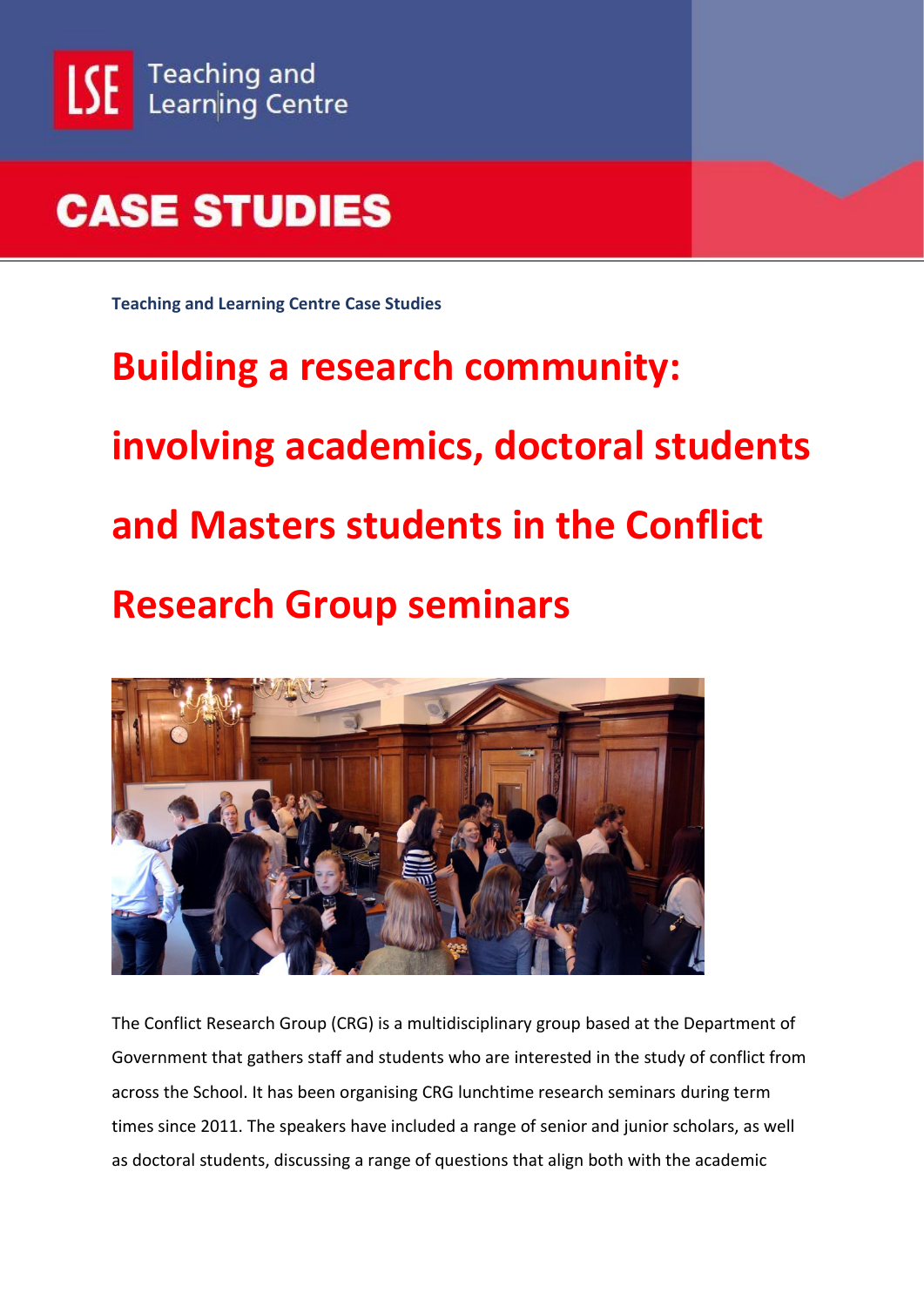content and with the pedagogical aims of MSc Conflict Studies. They have tackled topics related to the analysis of violent conflict and its management or resolution, including: Why does it happen when it does, and where? Why do conflicts change over time? What can be done to manage or resolve a conflict? What is the role of international politics, or civil society?

Dr Denisa Kostovicova who has coordinated the seminar series since 2011, and currently convenes MSc Conflict Studies told us, "*Our aim was to encourage a vibrant research culture around conflict studies, with scholars presenting cutting-edge work, but to do so by involving Masters students. The seminar series greatly enriched their educational experience at the LSE, and what we have to offer. But, I must also add that our students have challenged the most prominent scholars in the field with sharp and astute questions*."

The students appreciate the link between day-to-day teaching and seminars, Denisa explained. Quotes from participants included:

"*I found the lunchtime seminars particularly helpful and stimulating because it presented the latest findings in the field. It also allowed the students to engage with the topic and the scholars one to one by opening the space for questions and discussions. I found it helpful to have one of our professors attend and ask the right questions and sometimes highlight relevant topics or debates discussed in our classes*."

"*I found the Conflict Research Seminars to be as rich compliment to the Conflict Studies coursework. The seminars covered a considerable range and also provided an opportunity out of the classroom to delve deeper into topics that were touched on in lectures*."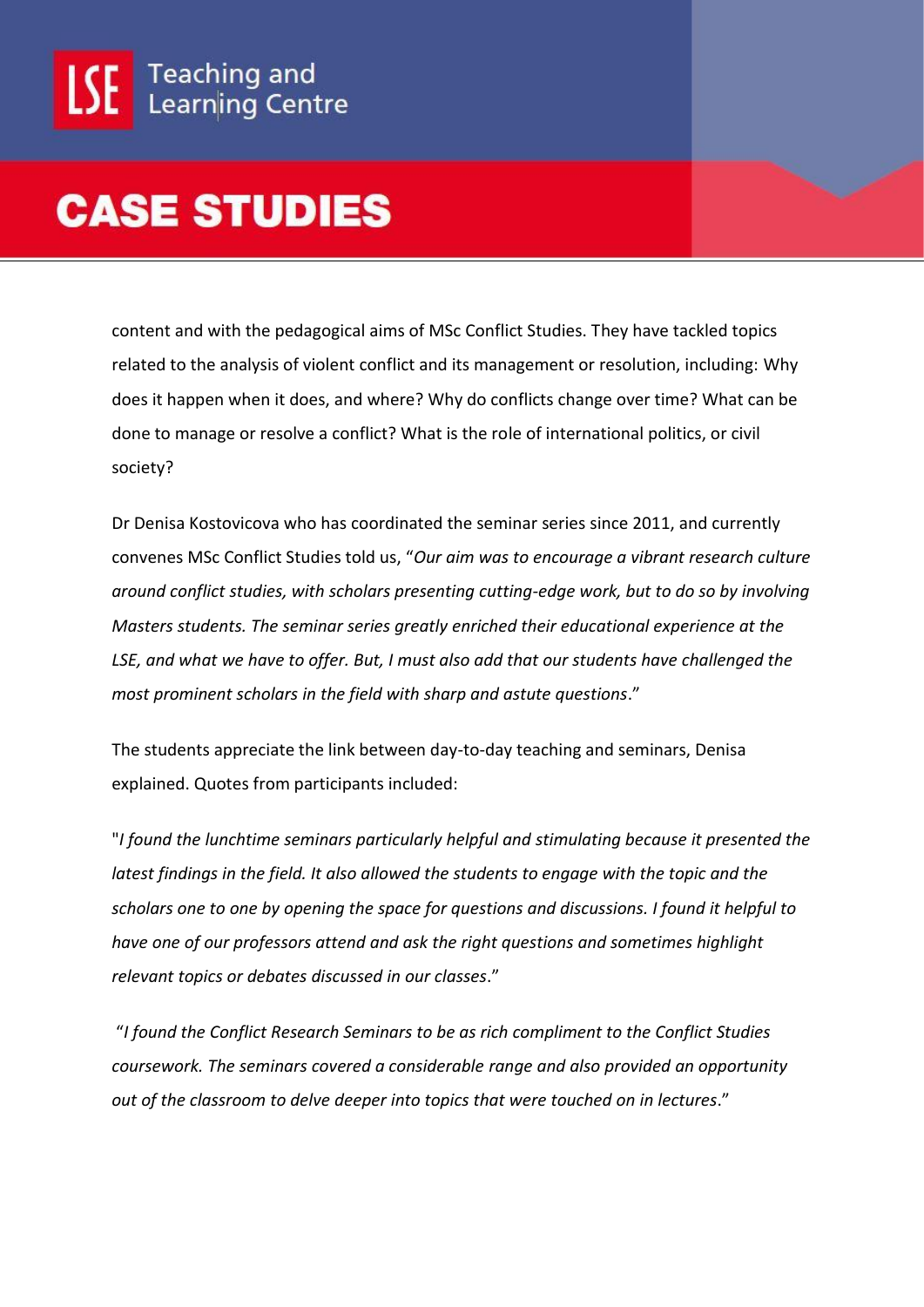Students also seem to value the opportunity to meet the speakers informally for an extended discussion before or after the seminars. These meetings can be helpful not just to elaborate on their interests in abstract terms, but are also especially helpful for developing dissertation proposals, as testified by one student:

"*The Conflict Research Group lunchtime events have provided an extra dimension to this Conflict Studies masters year. The lunchtime talk by Dr Maria Koinova (Reader in International Relations at the University of Warwick) on diasporas in particular inspired me to conduct my own research on diaspora organisations for both a summative essay and now my dissertation. Many other talks throughout the year have provided further depth to this year's study programme, and it has been really beneficial to speak to academics about their ongoing research. I have very much enjoyed this opportunity!"*

One of the MSc student participants explained to us some of the benefits of the sessions from their perspective:

*"Throughout the year, the CRG sessions have allowed us to get a better understanding not only of crucial issues in the field of conflict, but also of what it entails to follow an academic and research path in this sector. As such, it has also served as a good example for students wishing to pursue a PhD on how to conduct original research, and even how to present it in an enticing way. For example, our last session was centred around Henry Redwood's screening of his short documentary 'After the Fact,' a reenactment of a witness's testimony and the legal proceedings attached to it in an international tribunal prosecuting war crimes, based on a chapter of his PhD at King's College London."*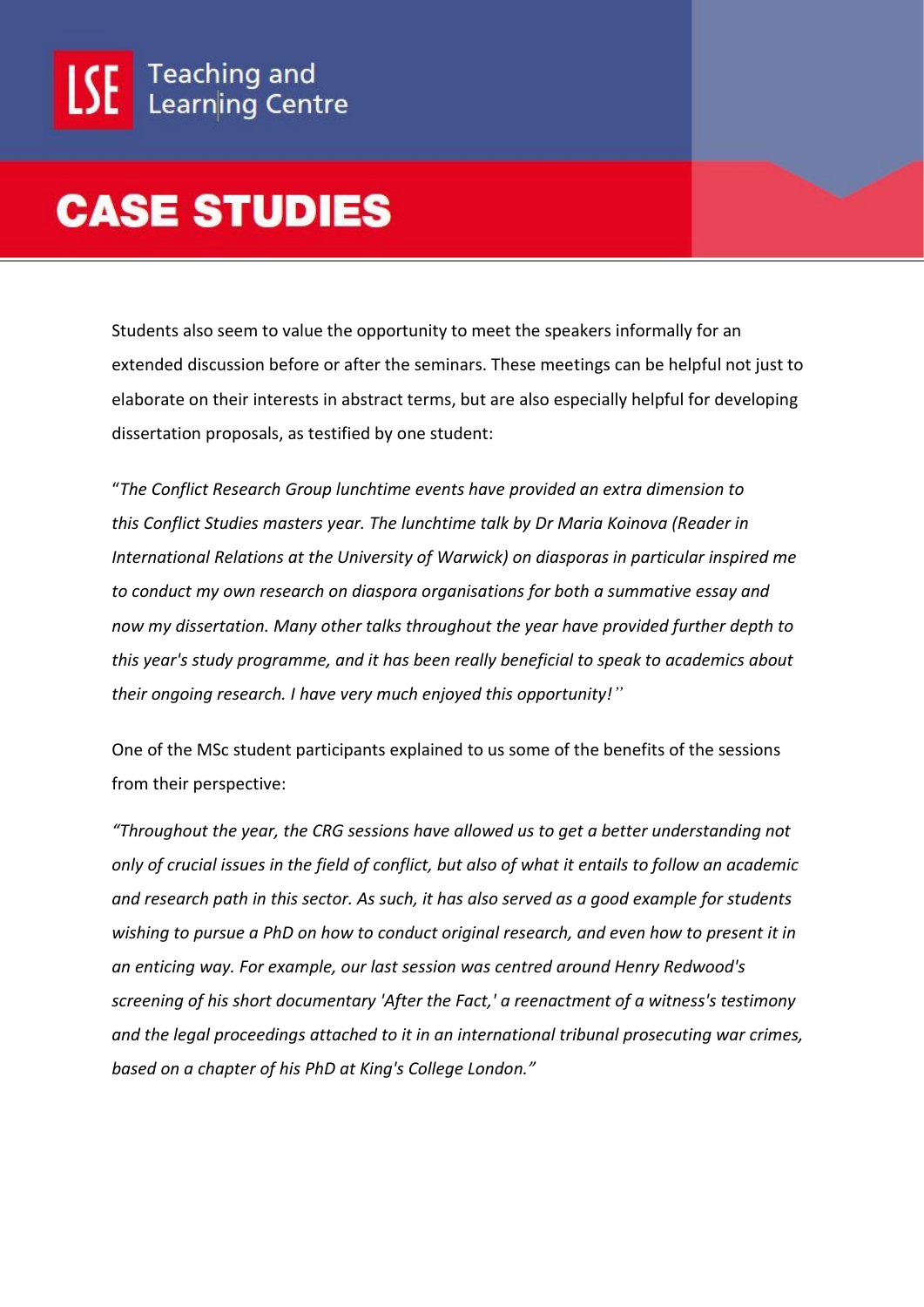Starting in 2016/17, the organisation of lunchtime seminars has become a collaborative undertaking by the members of the CRG. The research seminars are also part of a richer offering of the Conflict Research Group public events dealing with conflict issues, including the Group's participation with panels at the LSE Literary Festival: Space for Thought. Denisa added:

"*Apart from meeting our educational and research objectives, the Conflict Research Group seminar series as an additional content and platform for the exchange of ideas have been very important in the recruitment of new MSc students. A number of prospective students applying to study Conflict Studies at the Department of Government have stated in their applications that the podcasts of the public events organised by the Conflict Research Group that they could access on our website and show how we approach conflict studies made them decide to apply to the LSE*."

The far-reaching impact of this series is borne out by the fact that the podcast of the public debate of a book 'Nations Torn Asunder' by Bill Kissane (another CRG member) has had nearly 26,000 downloads at the time of writing.

Such a rich and dynamic programme with multiple benefits for students' experience requires a time commitment and dedication to students on part of all the CRG team, but has also depended crucially in terms of logistics and communications on support from the members of the LSE Department of Government's professional services team, and, specifically, our Events and Communications Manager and our Web and Digital Media Manager. Not the least it is the LSE Department of Government funding and backing that made this all possible.